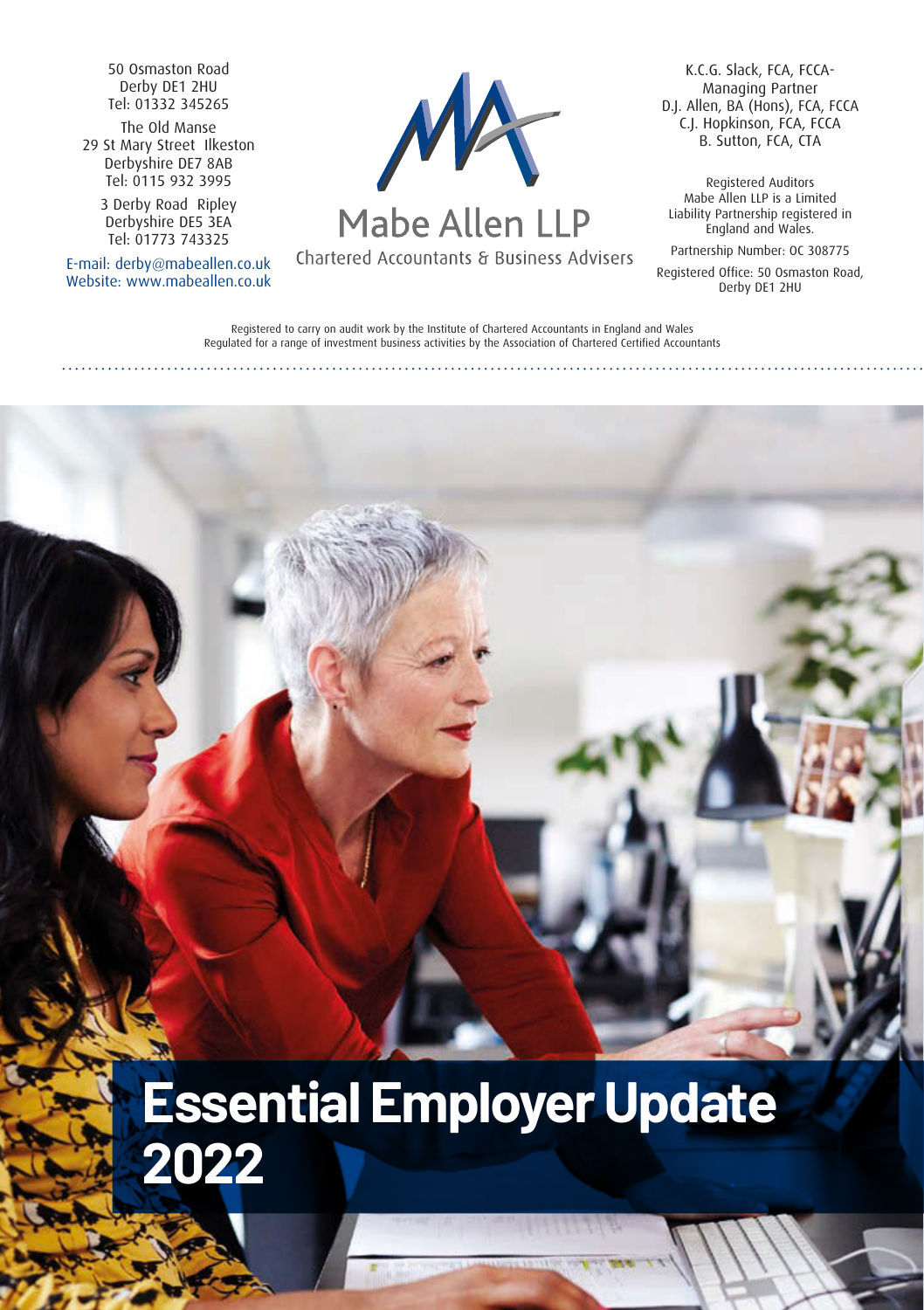**Guiding you through the latest issues in tax, payroll and employment law.**

#### **Error and fraud in Covid-19 support schemes: HMRC's approach**

'From the beginning it was clear the schemes would be targets for fraud and that customers would make mistakes.'

Given estimates suggesting £5.8 billion lost to error and fraud, it's not surprising HMRC is investing heavily in compliance. A Taxpayer Protection Taskforce of 1,265 staff is involved in post-payment enquiries, lasting at least until 2023.

The aim ultimately is to identify and recover amounts overpaid under support measures like the Coronavirus Job Retention (furlough) and Eat Out to Help Out schemes. HMRC intends to produce updated error and fraud estimates for furlough claims by summer 2022, using a random enquiry programme, and analysing data from completed compliance activity.

Showcasing its detective work, HMRC cites the example of a business claiming to have furloughed all its workforce. But when HMRC examined debit and credit card sales for the period, it looked like business as usual: the figures didn't suggest trade had been shut down and HMRC duly recovered £53,000 in furlough payments.

The Taskforce's main focus is fraud, not innocent error. But where there is genuine error, HMRC wants to support businesses to put things right. To this end, it is issuing nudge letters to some businesses, asking them to revisit their claims.

Risk areas range from problems stemming from payroll software, to errors calculating pensions, salary sacrifice and National Insurance contributions. The position can be particularly complex where employees weren't paid enough under furlough rules. Here employers must either top up wages or repay furlough monies within a 'reasonable period' as set out in HMRC guidance. High level professional body discussions are ongoing with HMRC on a number of points, such as how to top up underpayments to employees,

given tax and benefit implications, and whether there are any de minimis limits applying to errors found. We strongly recommend looking back over claims now, and should be pleased to advise further.

#### **Stay compliant on minimum wage**

New minimum wage rates apply from 1 April 2022:

|                                           | <b>Hourly rate from</b><br>1 April 2022 |
|-------------------------------------------|-----------------------------------------|
| National Living Wage<br>(age 23 and over) | £9.50                                   |
| 21-22 year old rate                       | £9.18                                   |
| 18-20 year old rate                       | £6.83                                   |
| 16-17 year old rate                       | £4.81                                   |
| Apprentice rate                           | £4.81                                   |
| Accommodation offset                      | £8.70                                   |

National Minimum Wage is the minimum pay per hour that nearly all workers are entitled to. The National Living Wage is more than this, being the entitlement of workers aged 23 and over.

The new rates represent a significant increase, and as rates rise, so more employees come within scope of minimum wage legislation. With the complexity of the rules, it can be only too easy for employers to make errors unintentionally. This can happen, for example, after birthdays, when younger employees pass from one age band to another. Salary sacrifice arrangements are another area where mistakes are often made. Regularly monitoring payroll procedures for minimum wage compliance is always prudent in view of the penalties and reputational damage that can attach to errors.

#### **Right to work checks: are you up to date?**

Right to work checks have changed during the pandemic. Though it's still necessary to carry out such checks, and remains an offence knowingly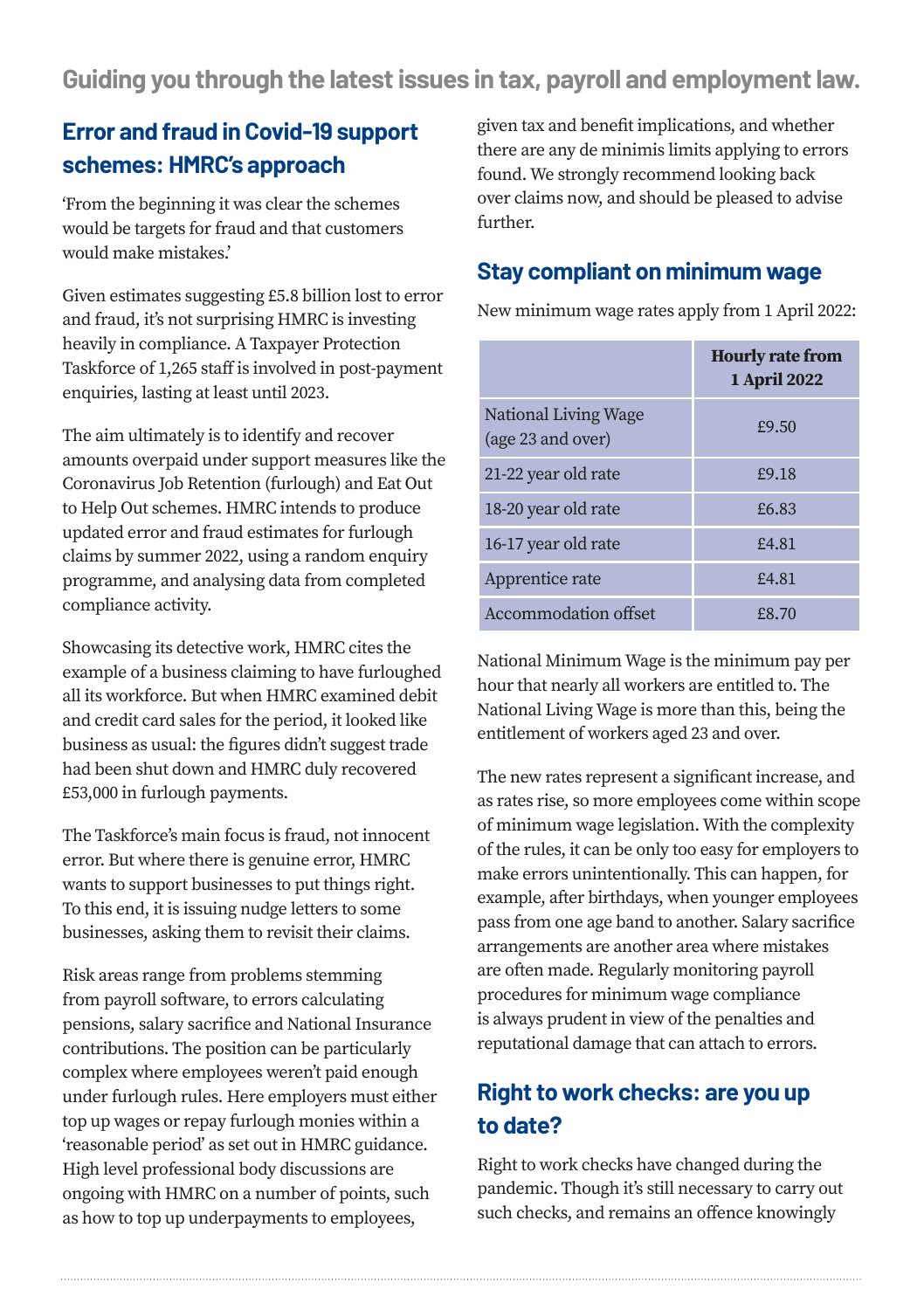to employ anyone without the right to work in the UK, employers have been able to perform checks remotely. This has involved a video call with the worker, and the use of scanned documents or photos of documents, rather than originals. But this temporary concession is due to end on 5 April 2022 (inclusive).

So what comes next? Firstly, there is no need to carry out retrospective checks on those who had a Covid-19 adjusted check between 30 March 2020 and 5 April 2022 (inclusive). Employers will have a defence against a civil penalty if the check undertaken during this period followed the appropriate guidance. Secondly, the Home Office is expected to release further guidance nearer April; and a new digital solution is in the pipeline enabling checks to continue to be conducted remotely, but with enhanced security. This should include many who are unable to use the Home Office online checking service, including UK and Irish citizens. And thirdly, from 6 April 2022, employers will again need either to check the original documents, rather than scans or photographs – or to use the Home Office online right to work tool. Checks will be done with the individual physically present, or via live video link while the employer has the original document in their possession. In passing, note that 6 April 2022 also brings change to checks for biometric card holders.

#### **Off-payroll working. What to consider now**

The off-payroll working (OPW) rules continue a policy which started with the so-called IR35 regime. The aim in each case is that those who would be employees, if it wasn't for the presence of an intermediary (usually a personal service company), pay broadly the same income tax and national insurance as employees.

The scope of the OPW rules was extended to cover both public and private sector workers from 6 April 2021. The change means responsibility for deciding the employment status of workers providing services through an intermediary moves from the worker to the client. This applies where the client is classed

as medium or large according to criteria in the small companies' regime. Where an engagement is within the OPW rules, the fee-payer must deduct income tax and national insurance, paying these to HMRC.

A glance at the many employment status cases coming to court is enough to show the difficulties of making an accurate status determination. The right of substitution is often thought of as key in determining status. Can a worker send someone else to do the work for them (the right of substitution), or must they carry it out themselves? An unfettered right of substitution may indicate that someone is not an employee. On the other hand, the requirement to perform work in person – personal service – can point towards an employment relationship.

This was an area examined in a recent case at the Court of Appeal. The case involved a moped delivery courier who worked for Stuart Delivery Ltd. The question was whether he was a worker, as defined under the Employment Rights Act, with the employment rights such status brings. Stuart Delivery argued the courier was not a worker, because of his right of substitution. The Court, however, decided that he had only a conditional right of substitution, and that the requirement for personal service predominated. Though couriers were allowed to turn shifts down, they could only release them to Stuart Delivery's other drivers. The organisation's business model was based on couriers being obliged to perform work personally, with guaranteed minimum hourly payments and delivery awards that hinged on their taking up delivery slots.

The verdict is a reminder of the need to look at all aspects of a working arrangement when making a status determination. A single factor such as the right to provide a substitute, may be insufficient to keep a worker outside the rules. Checking whether the contractor is in business on their own account, and how, practically, they mesh with your business, make good starting points. We can help you get a clear picture of your responsibilities in this area.